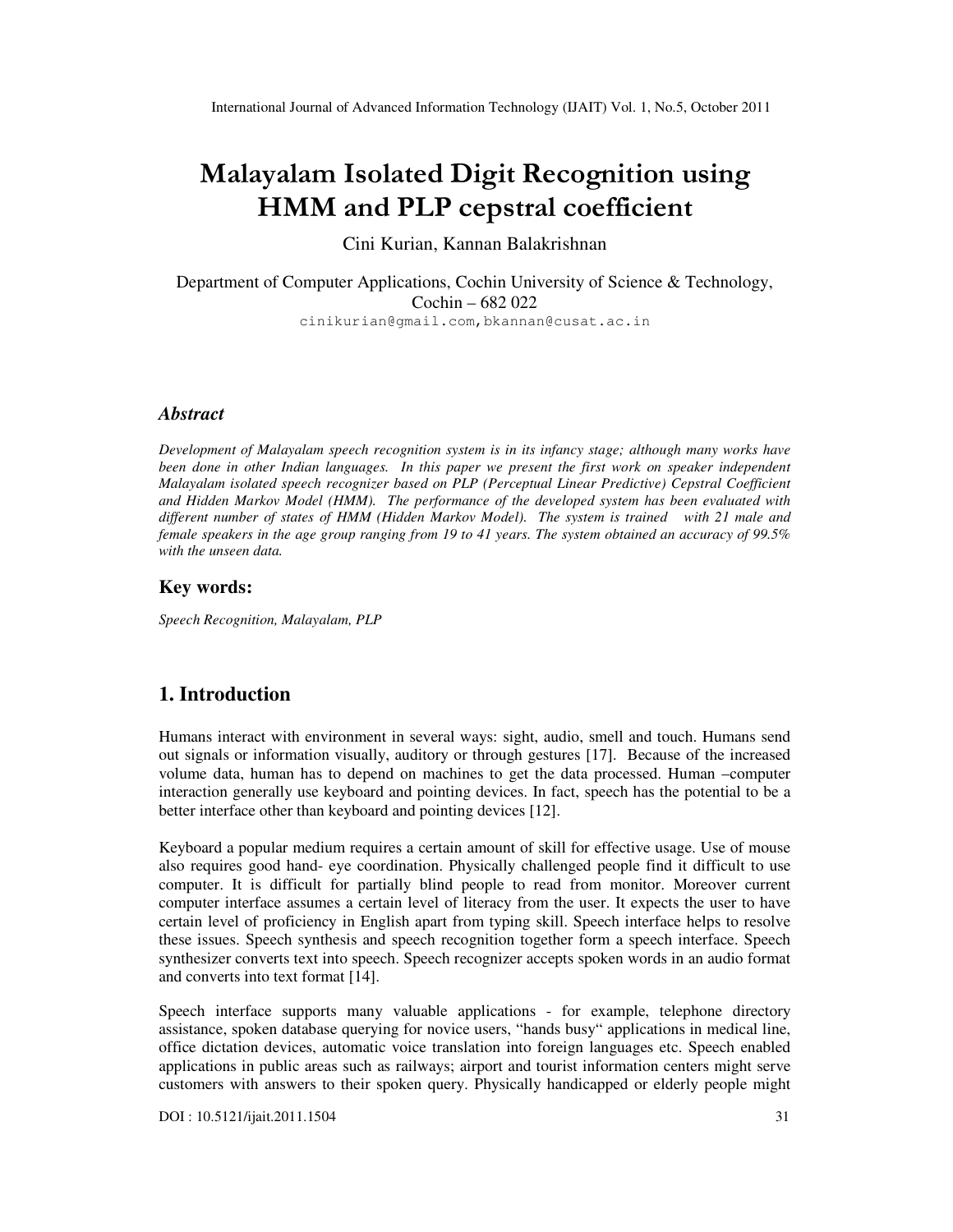able to access services easily, since keyboard is not required. In Indian scenario, where there are about 1670 dialects of spoken form, it has greater potential. It could be a vital step in bridging the digital divide between non English speaking Indian masses and others. Since there is no standard input in Indian language, it eliminates the key board mapping of different fonts of Indian languages

ASR is a branch of Artificial Intelligence (AI) and is related with number of fields of knowledge such as acoustics, linguistics, pattern recognition etc [2]. Speech is the most complex signal to deal with since several transformations occurring at semantic, linguistic, acoustic and articulator levels. In addition to the inherent physiological complexity of the human vocal tract, physical production system also varies from one person to another [5, 6]. The utterance of a word found to be different, even when it is produced by the same speaker at different occasions. Apart from the vast inherent difference across different speakers and different dialects, the speech signal is influenced by the transducers used to capture the signal, channels used to transmit the signal and even the environment too can change the signals. The speech also changes with age, sex, and socio economic conditions, the context and the speaking rate. Hence the task of speech recognition is not easy due to many of the above constraints during recognition [13].

In most of the current speech recognition systems, the acoustic component of the recognizer is exclusively based on HMM [7,9,10]. The temporal evolution of speech is modeled by the Markov process in which each state is connected by transitions, arranged into a strict hierarchy of phones, words and sentences.

Artificial neural networks (ANN) [3,15] and support Vector machines (SVM) [2,7] are other techniques which are being applied to speech recognition problems. In ANN, temporal variation of speech can not be properly represented. SVM, being a binary static classifier, adaptation of the variability of the duration of speech utterance is very complex and confusing. SVM is a binary classifier while ASR, faces multiclass issues.

For processing speech, the signal has to be represented in some parametric form. Wide range of methods exists for parametric representation of speech signals, such as Linear Prediction coding (LPC) [10], and Mel-Frequency Cepstrum Coefficients (MFCC) [11] and Perceptual Linear Predictive (PLP) coefficient [10]. Since PLP is more adapted to human hearing, PLP parameterization technique is used in this work.

## **2. METHODOLOGIES USED**

Speech recognition systems perform two fundamental operations: Signal modelling and pattern matching. Signal modelling represents process of converting speech signal into a set of parameters. Pattern matching is the task of finding parameter sets from memory which closely matches the parameter set obtained from the input speech signal. Hence the two important methodologies used in this work is PLP Cepstral Coefficient for signal modelling and Hidden Markov model for pattern matching. Section 2.1 highlights the fundamental concepts of PLP Cepstral Coefficnet and in section 2.2 we introduce the theoretical frame work as to how HMM can be applied in speech recognition problems.

# **2.1. PLP Cepstral Coefficient**

The prime concern while designing speech recognition system is how to parameterise the speech signal before its recognition is attempted. An ideal parametric representation should be perceptually meaningful, robustness and capable of capturing change of the spectrum with time.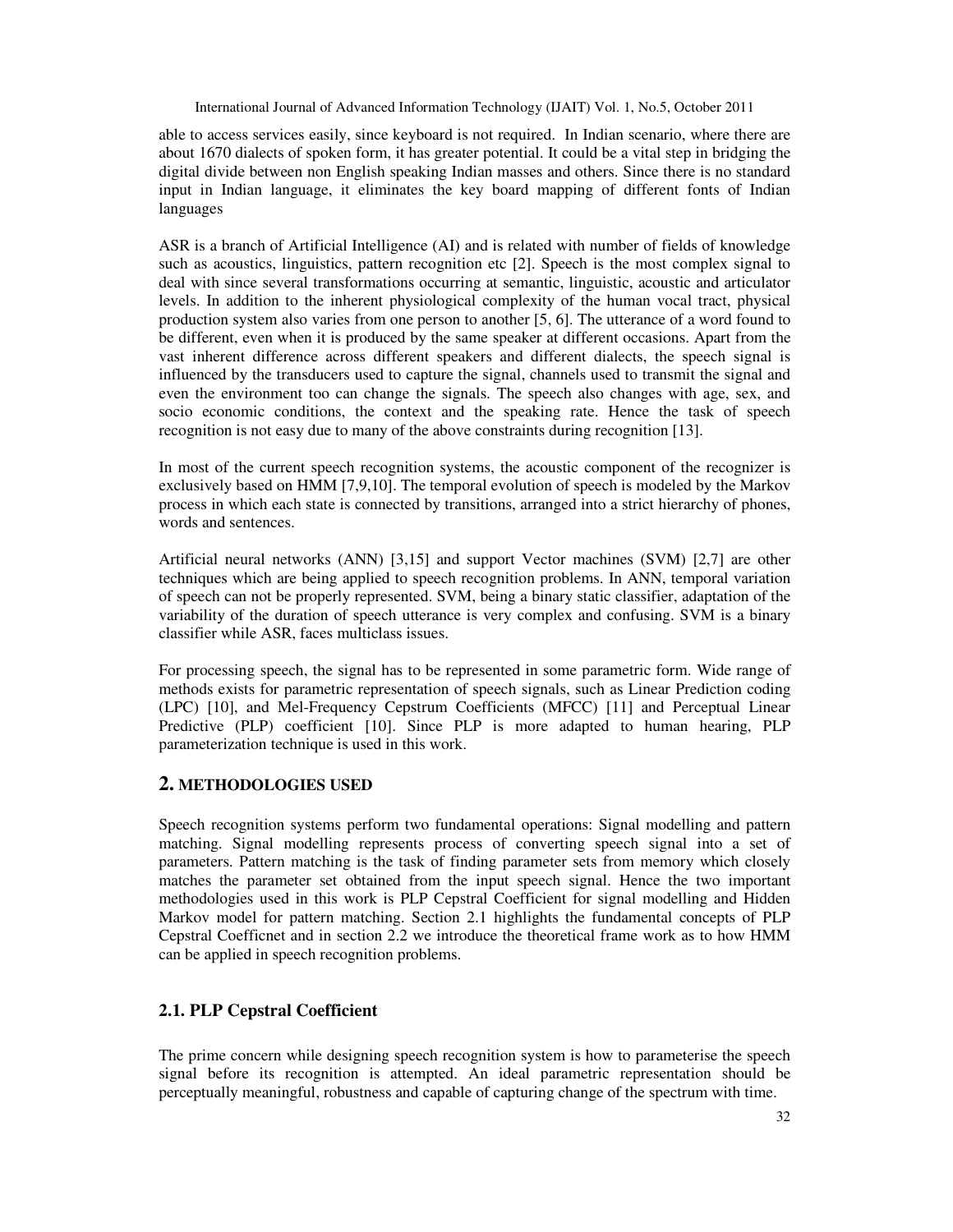The Perceptual Linear Prediction (PLP) method proposed by Wheatley and Picone [27], converts speech signal in a meaningful perceptual way. It takes advantages of the principal characteristics derived from the psychoacoustic properties of the human hearing. viz; Critical band analysis, Equal loudness pre-emphasis and Intensity loudness conversion. In contrast to pure linear predictive analysis of speech, perceptual linear prediction (PLP) modifies the short-term spectrum of the speech by several psychophysically based transformations. The different stages of PLP extraction is shown in Fig 1.



Fig.1. Block diagram of PLP extraction

The primary step in any feature extraction process is blocking the frame. Here audio signals which are basically non stationary are cut into fragments are called frames. Then frames are passed through Hamming Window. During spectral analysis, signal is passed though Fourier Transform process and then power spectrum of the signal is computed. The various steps of PLP feature extraction used for this work are depicted below.

## **2.1.1 Critical band integration ( Bark frequency weighing)**

Experiments in human perception have shown that frequencies of a complex sound within a certain bandwidth (critical bandwidth) of 10% to 20% frequency cannot be individually identified. If any one of the components of this sound falls outside this band width, it cannot be individually distinguished. Hence a mapping is done from acoustic frequency to a 'perceptual frequency' called bark frequency scale, represented as equation (1)

Bark=13atan(0.76f/1000) + 3.5atan( $f^2$ /7500<sup>2</sup>  $)$  (1)

Thus the speech signal is passed through some trapezoidal filters equally spaced in bark scale to produce a critical band spectrum approximation.

#### **2.1.2 Equal loudness pre-emphasis**

At conventional speech levels, human hearing is more sensitive to the middle frequency range of the audible spectrum. PLP incorporates the effect of this phenomenon by multiplying the critical band spectrum by an equal loudness curve that suppresses both the low and high frequency regions relative to the midrange from 400 to 1200 Hz. In short different frequency components of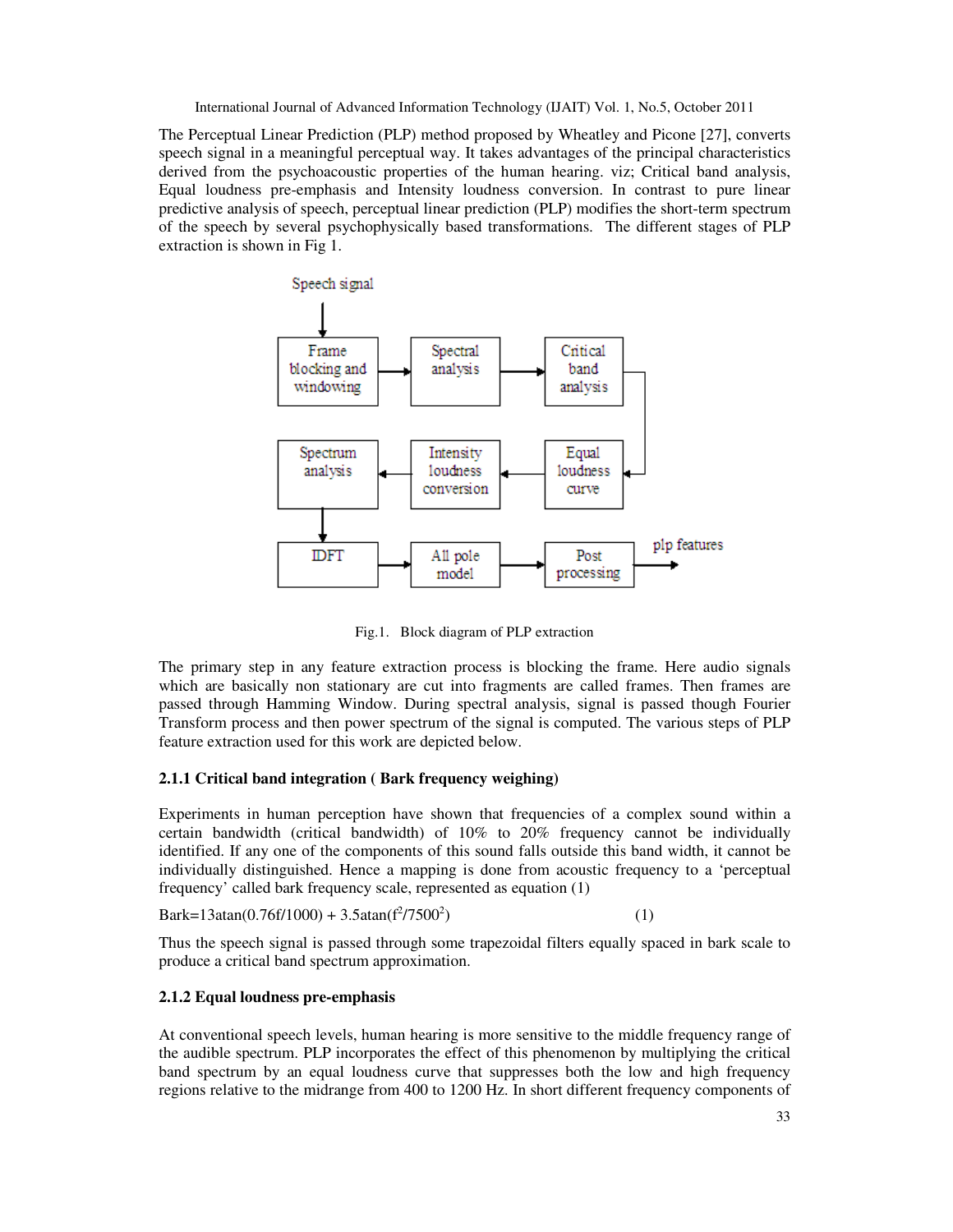speech spectrum are pre-emphasized by an equal -loudness curve, which is an approximation to the unequal sensitivity of human hearing at different frequencies, closer to 40dB level.

#### **2.1.3 Intensity loudness conversion (cube-root amplitude compression)**

Cube-root compression of the modified speech spectrum is carried out according to the power law of hearing [25], which simulates the non-linear relation between the intensity of sound and its perceived loudness. Together with the psychophysical equal-loudness pre-emphasis, cube-root amplitude compression operation reduces spectral amplitude variation of critical-band spectrum One of first decisions in any pattern recognition system is the choice of what features to use. The PLP feature converts speech signal in meaningful perceptual way through some psychoacoustic process. The various stages of this method are based on our perceptual auditory characteristics. The different stages of PLP extraction is shown in fig 1.

#### **2.2. Hidden Markov Model and Statistical Speech Recognition**

An unknown speech wave form is converted by a front-end signal processor into a sequence of acoustic vectors,  $\hat{O} = \partial I, \partial Z, \partial \hat{S},...$  The utterance consists of sequence of words  $W = wI$ ,  $w2$ ,  $w3$  -*---wn*. In ASR it is required to determine the most probable word sequence, W, given the observed acoustic signal *O*. Applying Bays' rule to decompose the required probability, [11]

 $S = \text{arg}w \text{max} P(W/O) = \text{arg}w \text{max} (P(O/W) P(W) / P(O))$ 

 $S = \arg\min_{W} P(O/W)P(W)$  *Posterior prior* 

Hence a speech recognizer should have two components: *P (W),* the prior probability, is computed by language model, while P *(O/W),* the observation likelihood, is computed by the acoustic model. Here the acoustic modeling of the recognition unit is done using HMM.

Since HMM is a statistical model in which it is assumed to be in a Markov process with unknown parameters, the challenge is to find all the appropriate hidden parameters from the observable states. Hence it can be considered as the simplest dynamic Bayesian network [7,9]. In a regular Markov model, the state is directly visible to the observer, and therefore the state transition probabilities are the only parameters. However, in a hidden Markov model, the state is not directly visible (so-called *hidden*), but the variables influenced by the states are visible. Each transition in the state diagram of a HMM has transition probability associated with it [13, 15]. These transition probabilities are denoted by matrix A. Here A is defined as  $A = a_{ij}$  where  $aij =$ *P* ( $t_{t+1} = j \mid j = i$ ), the probability of being in state j at time  $t + 1$ , given that we were in state *i* at time *t*. It is assumed that  $a_{ij}$ 's are independent of time. Each state is associated with a set of discrete symbols with an observation probability assigned to each symbol, or is associated with the set of continuous observation with a continuous observation probability density. These observation symbol probabilities are denoted by the parameter B. Here B is defined as  $B = b_i(k)$ , where  $b_j(k) = P(v_k \text{ at } t \mid i_t = j)$ , the probability of observing the symbol  $v_k$ , given that it is in the state *j*. The initial state probability is denoted by the matrix  $\pi$ , where  $\pi$  is, defined as  $\pi = \pi$ where  $\pi_i = P(i_i = 1)$ , the probability of being in state *t* at  $t = 1$ . Using the three parameters *A*, *B* , and  $\pi$  a HMM can be compactly denoted as  $\lambda = \{A, B, \pi\}$  An Example of an HMM with five states is shown in Figure 2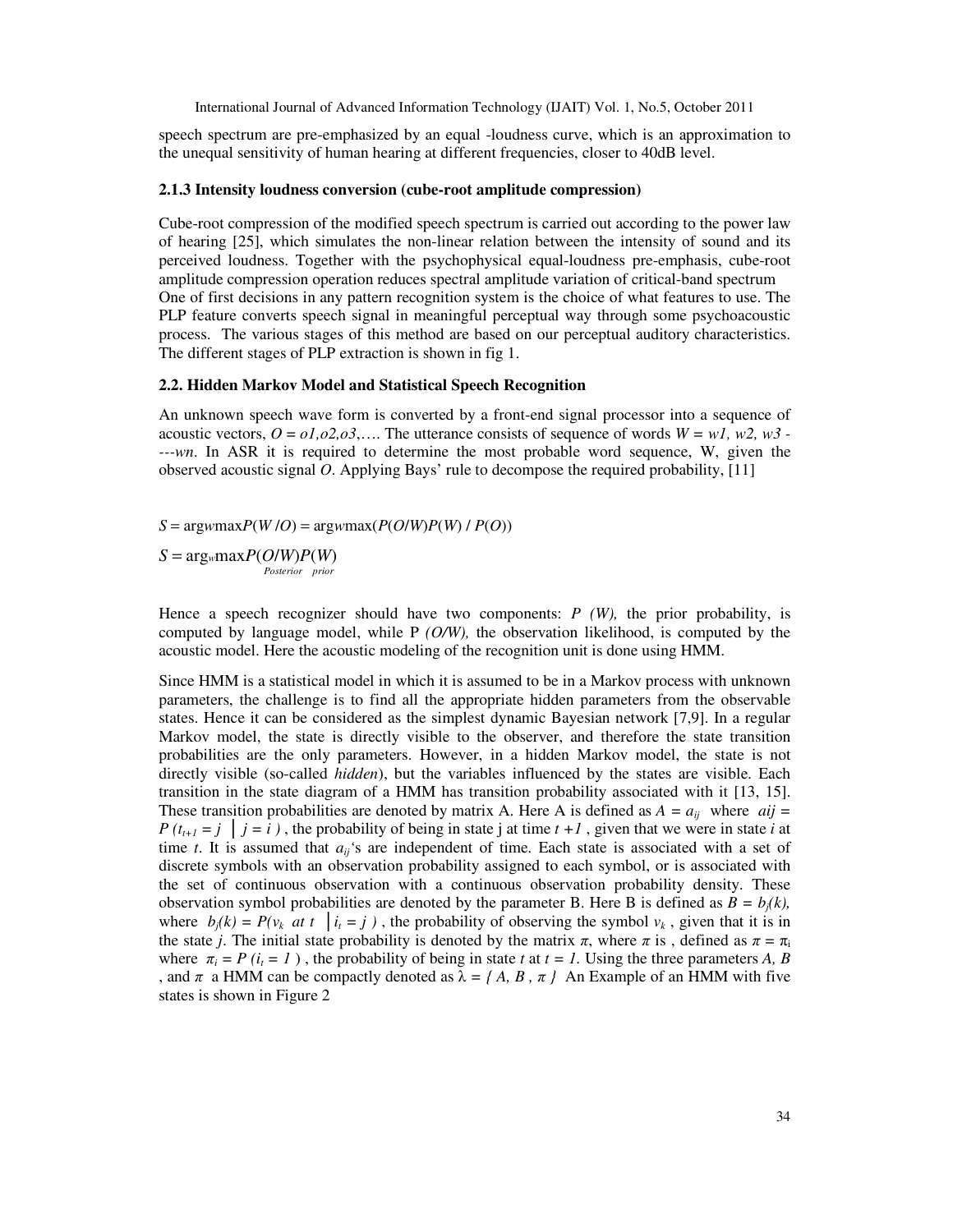

**Fig. 2** Topology of a 5 state HMM

There are three fundamental ASR problems that can be addressed with HMM. Problem (i) is Scoring and evaluation i.e computing the likelihood of an observation sequence, given a particular HMM. This problem occurs during the recognition phase. Here for the given parameter vector sequence (observation sequence), derived from the test speech utterance, the likelihood value of each HMM is computed using forward algorithm. The symbol associated with the HMM, for which the likelihood is maximum, is identified as the recognized symbol corresponding to the input speech utterance. Problem (ii) is associated with training of the HMM for the given speech unit. Several examples of the same speech segments with different phonetic contexts are taken, and the parameters of the HMMs,  $\lambda$ , have been interactively refined for maximum likelihood estimation, using the Baum- Wetch algorithm [13]. Problem (iii) is associated with decoding or hidden state determination, where the best HMM state is decided.

#### **3. SYSTEM DEVELOPMENT AND SPEECH DATA BASE**

The different steps [5] involved in the development of the proposed system is shown in figure 3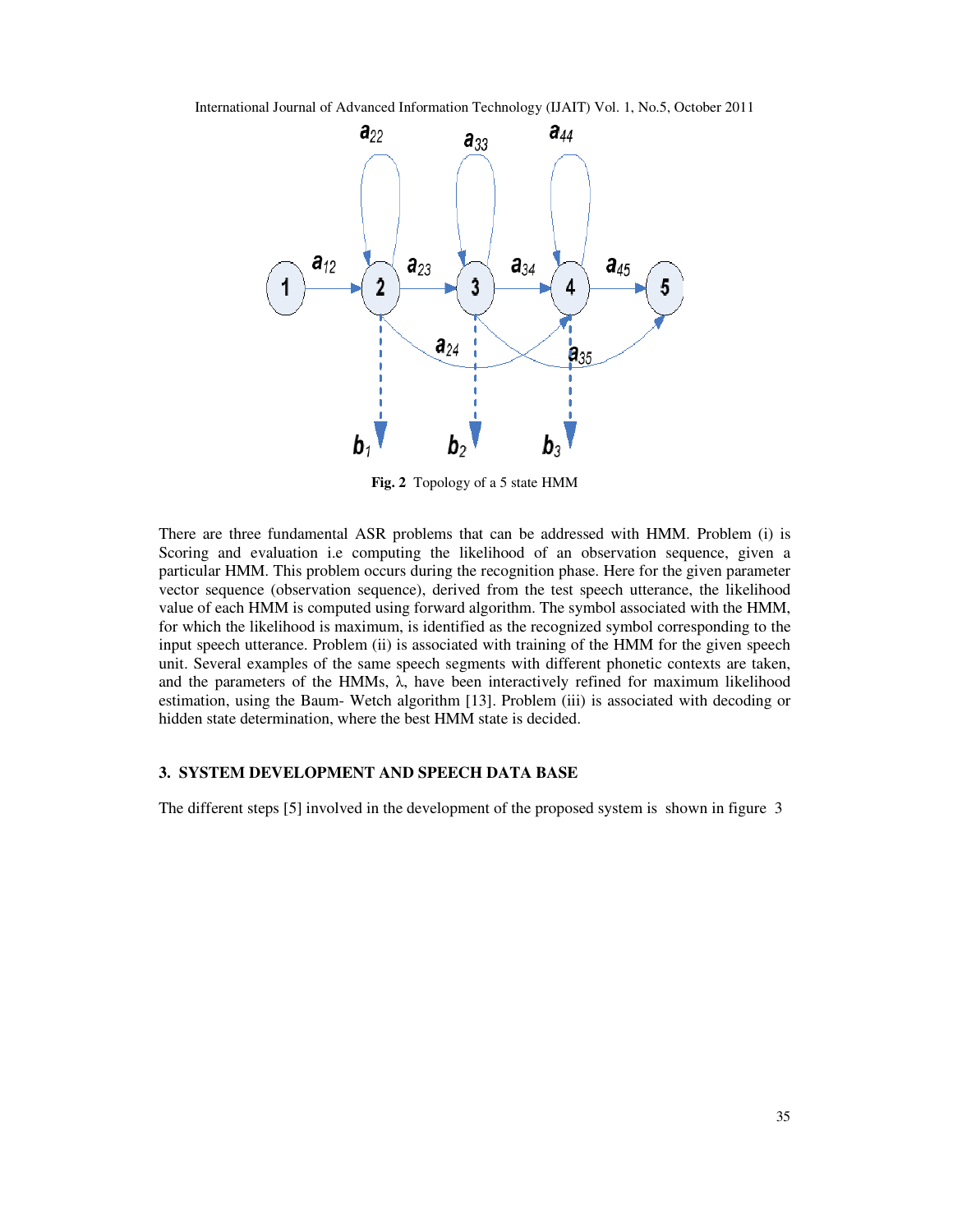

 **Fig. 3.** System Development

The database contains 210 isolated spoken words recorded from 21 speakers. Each speaker uttered numbers form zero to nine separately. The recording is done in normal environment with a high quality microphone at 16kHz sampling frequency and quantized at 16 bit . The data is quantized (at 16 kHz) and digitalized (with 16 bit) and the speech data is stored in WAV format

# **4. TESTING AND TRAIING**

.

For training and testing the system, the data base is divided into three equal parts- 1, 2, 3 and the experiment is conducted in a round robin fashion. For each experiment, 2/3rd of the data is taken for training and 1/3rd of the data is used for testing. In the experiment I, part 1 and part 2 of data is given for training. Then the same trained system is taken for testing the system with part 3 of the database. In experiment II, part 1 and part 3 of the data base is taken for training and part II of the database is used for testing. In experiment III, part 2 and part 3 of the database is taken for training and tested with part 1 of the database. The result obtained from each training and testing experiment in terms of Word Accuracy, Number of words deleted, inserted, substituted are detailed in table 1

# **5. PERFORMANCNE EVALUATION OF THE SYSTEM**

The performance of the speech recognition system is affected by a number of parameters. This section describes the evaluation of performance of speech recognition system with different number of states of HMM.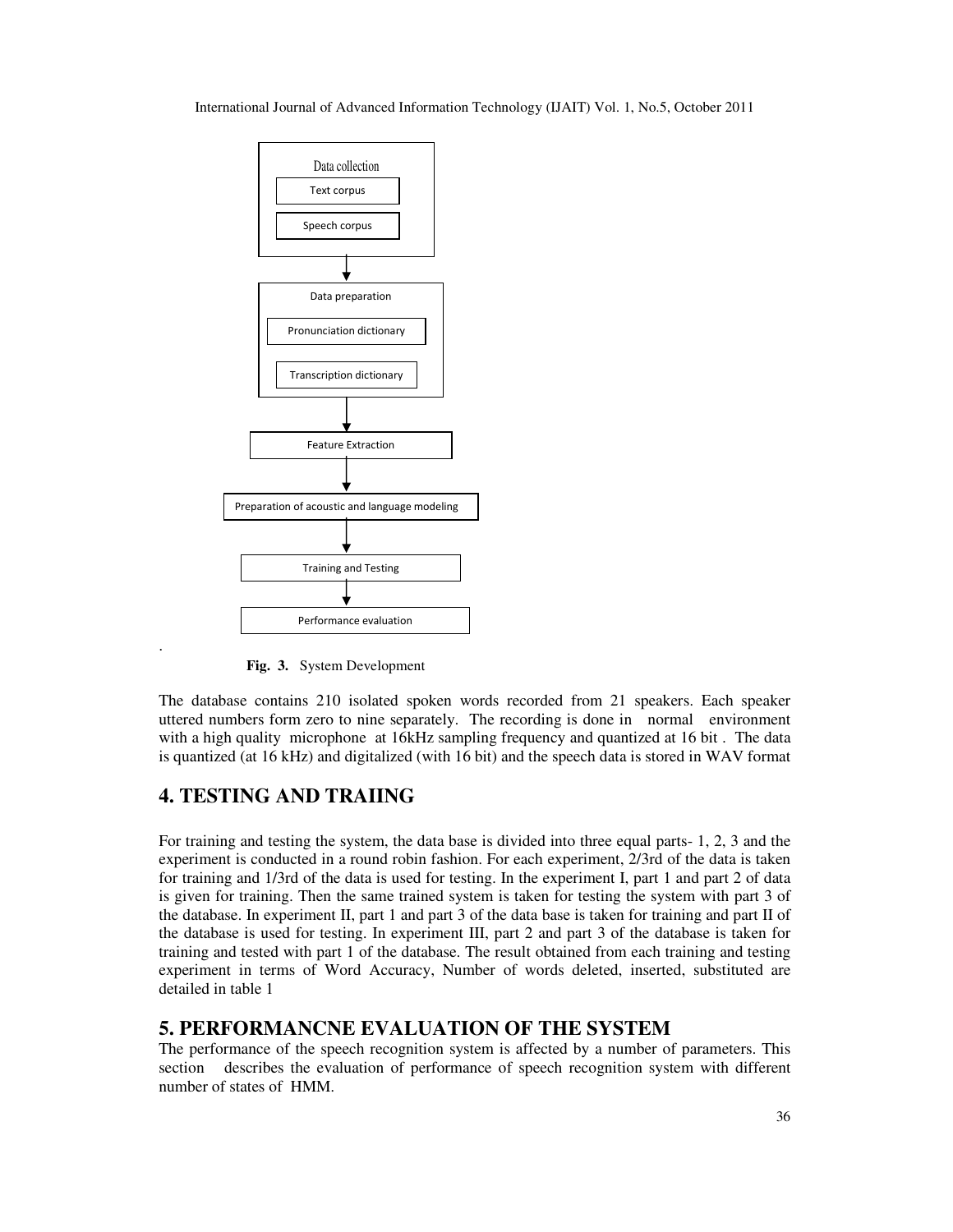#### **5.1 PERFORMANCE MATRICS**

Word Error Rate (WER) is the standard evaluation metric used here for speech recognition. It is computed by SCLITE [13], a scoring and evaluating tool from National Institute of Standards and Technology (NIST). Sclite is designed to compare text output from a speech recognizer such as hypothesis text to the original text (reference text) and generate a report summarizing the performance. The comparing of the reference to the hypothesis text is called the alignment process. Then result of the alignment process is obtained in terms of WER, SER, and number of word deletions, insertions and substitutions. If N is the number of words in the correct transcript; S, the number of substitutions; and D, the number of Deletions, then,

$$
WER = ((S + D + I)N) / 100
$$
 (3)

Sentence Error Rate (S.E.R) = (Number of sentences with at least one word error/ total Number of sentences) \* 100

# **5.2 EVALUATION OF BASE LINE SYSTEM**

Performance of the base line system with various parameters are detailed in Table 3. The base line system uses continuous context dependent tied state HMM with 5 state per model. The state probability distribution uses continuous density of 16 Gaussian mixture (GM) distributions.

| <b>PARAMETERS</b><br>USED                              | WORD<br><b>RECOGNITION</b><br><b>ACCURACY</b> % |
|--------------------------------------------------------|-------------------------------------------------|
| States per $HMM = 5$<br>$GMM = 16$<br>Senones $= 1500$ | 82.5                                            |

Table 3. Performance of the baseline systems and the various parameters used.

# **5.3 PERFORMANCE WITH 3 STATES PER HMM**

The baseline system shows only 82.5% accuracy. Hence the system is tested with changing the number of states of HMM . An average of 99.5% accuracy is obtained . Hence a 17% improvement in terms of recognition accuracy is obtained as detailed in table 4

|                | <b>TRAINING</b> |                        |                         | <b>TESTING</b>       |                 |                     |                            |                      |
|----------------|-----------------|------------------------|-------------------------|----------------------|-----------------|---------------------|----------------------------|----------------------|
| Experiment     | Word Accuracy % | Deletions<br>Number of | Number of Substitutions | Number of Insertions | Word Accuracy % | Number of Deletions | Substitutions<br>Number of | Number of Insertions |
|                | 99.29           | 0                      | 1                       | 0                    | 100             | 0                   | $\boldsymbol{0}$           | 0                    |
| $\overline{c}$ | 99.29           |                        |                         | 0                    | 98.57           | 0                   |                            |                      |
| 3              | 100             |                        | 0                       |                      | 100             |                     | 0                          |                      |

**Table 4**: Performance Evaluation of the System with Training and Testing Data